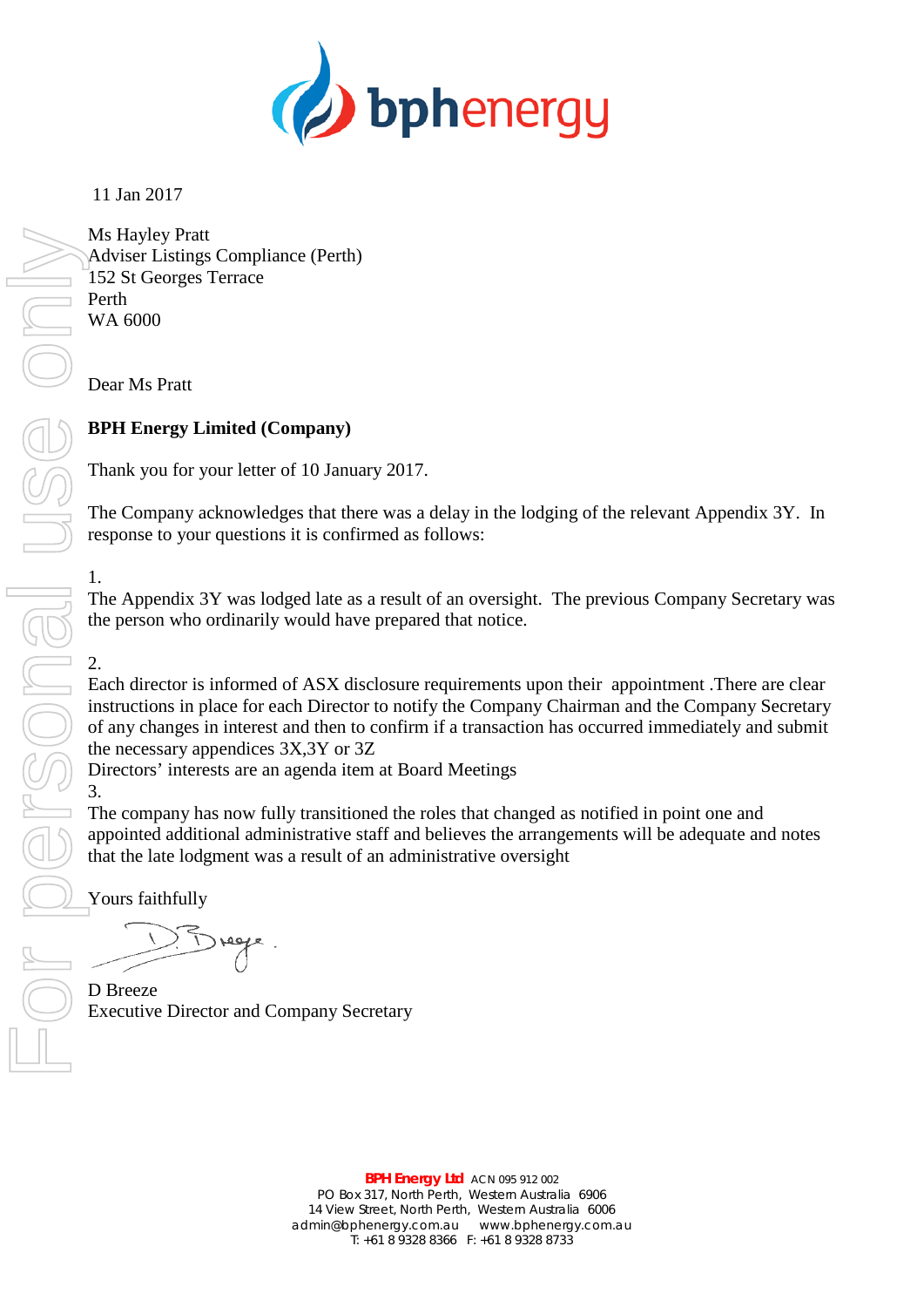

#### 10 January 2017

Mr David Breeze Company Secretary BPH Energy Limited 14 View Street NORTH PERTH WA 6006

By email: David@grandbridge.com.au

Dear Mr Breeze

## **BPH Energy Limited (the "Company")**

#### We refer to the following:

The Company's announcement lodged with ASX Ltd ("ASX") on 21 December regarding a change of director's interest notice for Gregory Gilbert ("Appendix 3Y").

Listing rule 3.19A which requires an entity to tell ASX the following:

- *3.19A.1 The notifiable interests of a director of the entity (or in the case of a trust, a director of the responsible entity of the trust) at the following times:*
	- *On the date that the entity is admitted to the official list.*
	- *On the date that a director is appointed.*

*The entity must complete Appendix 3X and give it to ASX no more than 5 business days after the entity's admission or a director's appointment.* 

- *3.19A.2 A change to a notifiable interest of a director of the entity (or in the case of a trust, a director of the responsible entity of the trust) including whether the change occurred during a closed period where prior written clearance was required and, if so, whether prior written clearance was provided. The entity must complete Appendix 3Y and give it to ASX no more than 5 business days after the change occurs.*
- *3.19A.3 The notifiable interests of a director of the entity (or in the case of a trust, a director of the responsible entity of the trust) at the date that the director ceases to be a director. The*

Level 40, Central Park 152-158 St George's **Terrace** Perth WA 6000

www.asx.com.au Customer service 13 12 79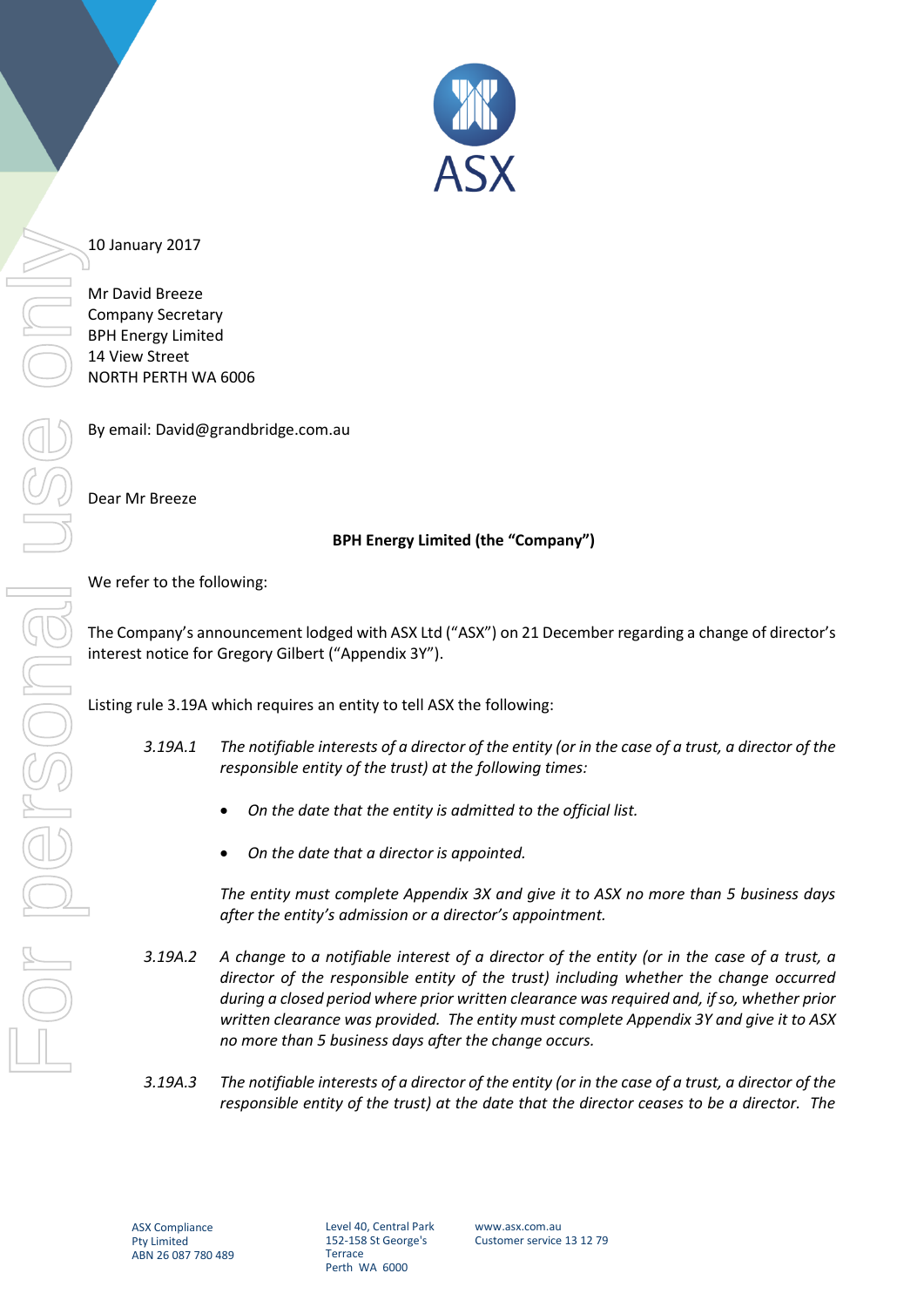

*entity must complete Appendix 3Z and give it to ASX no more than 5 business days after the director ceases to be a director.*

Listing rule 3.19B which states as follows.

*An entity must make such arrangements as are necessary with a director of the entity (or in the case of a trust, a director of the responsible entity of the trust) to ensure that the director discloses to the entity all the information required by the entity to give ASX completed Appendices 3X, 3Y and 3Z within the time period allowed by listing rule 3.19.A. The entity must enforce the arrangements with the director.* Sixting rule 3.1994 which states are not direct consistent and any event of the ends of any event of the ends of any event of the ends of the transfer of the ends of the transfer only and model and any of the transfer only

The Companies Update dated 27 June 2008, reminding listed entities of their obligation to notify ASX within 5 business days of the notifiable interests in securities held by each director and outlining the action that ASX would take in relation to breaches of listings rules 3.19A and 3.19B.

As the Appendix 3Y indicates that a change in Gregroy Gilbert's notifiable interest occurred on 23 November 2016 the Appendix 3Y should have been lodged with the ASX by 30 November 2016. As the Appendix 3Y was lodged on 21 December 2016 it appears that the Company may be in breach of listing rules 3.19A and/or 3.19B.

Please note that ASX is required to record details of breaches of the listing rules by listed companies for its reporting requirements.

ASX reminds the Company of its contract with ASX to comply with the listing rules. In the circumstances ASX considers that it is appropriate that the Company make necessary arrangements to ensure there is not a reoccurrence of a breach of the listing rules.

Having regard to listing rules 3.19A and 3.19B and Guidance Note 22: "Director Disclosure of Interests and Transactions in Securities - Obligations of Listed Entities", we ask that you answer each of the following questions.

- 1. Please explain why the Appendix 3Y was lodged late.
- 2. What arrangements does the Company have in place with its directors to ensure that it is able to meet its disclosure obligations under listing rule 3.19A?
	- If the current arrangements are inadequate or not being enforced, what additional steps does the Company intend to take to ensure compliance with listing rule 3.19B?

Your response should be sent to me by e-mail to Hayley.Pratt@asx.com.au. It should not be sent to ASX Market Announcements.